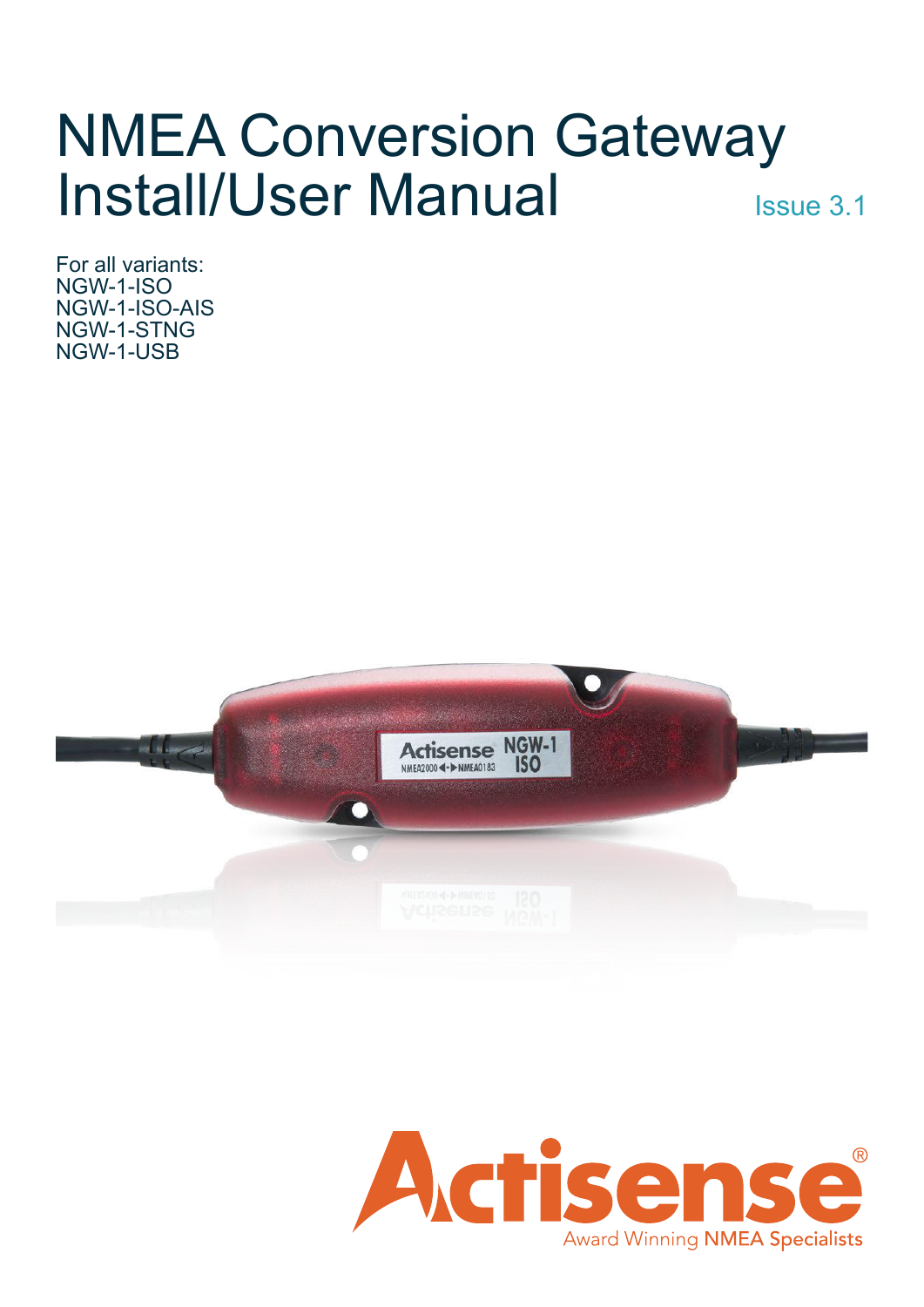# **Contents**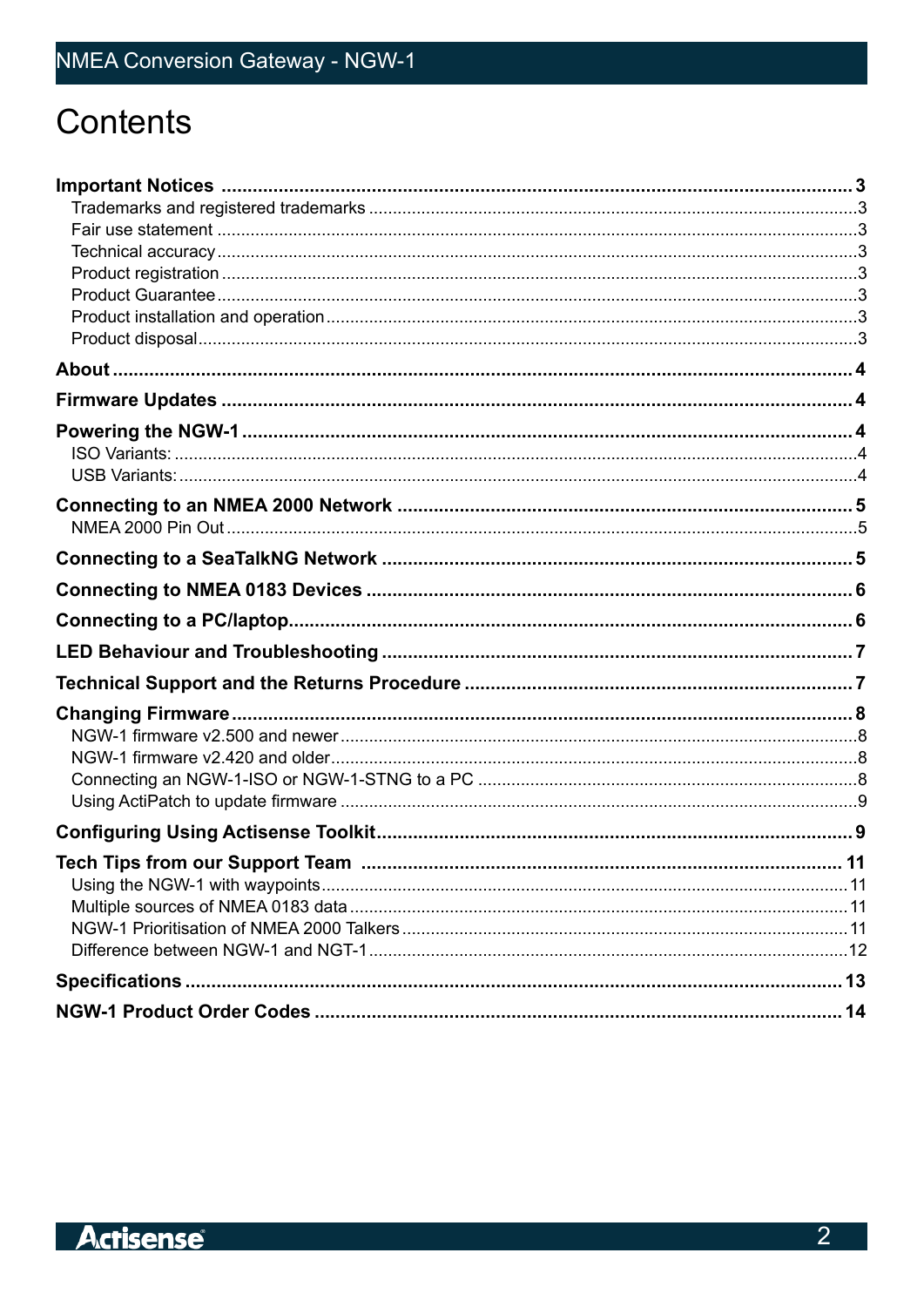### <span id="page-2-0"></span>Important Notices

#### **Trademarks and registered trademarks**

Actisense® and the Actisense logo are registered trademarks of Active Research Limited. All other trademarks are the property of their respective owners.

The NMEA® name and NMEA logo are copyright held by the NMEA. All uses in this manual are by permission and no claim on the right to the NMEA name or logo are made in this manual.

#### **Fair use statement**

The contents of this manual may not be transferred or copied without the express written permission of Active Research Limited.

Copyright ©2017 Active Research Ltd. All rights reserved.

#### **Technical accuracy**

To the best of our knowledge the information contained in this document was correct at the time it was produced. Active Research Ltd cannot accept liability for any inaccuracies or omissions.

The products described in this manual and the specifications thereof may be changed without prior notice. Active Research Ltd cannot accept any liability for differences between the product and this document. To check for updated information and specifications please contact Active Research Limited.

Active Research Limited will not be liable for infringement of copyright, industrial property rights, or other rights of a third party caused by the use of information or drawings described in this manual.

#### **Product registration**

Please register your product via the online form on [www.actisense.com](http://www.actisense.com).

Your product package includes a unit serial number. Your registration will assist Actisense Support to link your product to your details, simplifying any future assistance you may require.

#### **Product Guarantee**

This product comes with a three year 'return to base' guarantee. If you suspect that the unit is faulty please refer to the Troubleshooting Guide section of this document.

It is a requirement of the guarantee that all installations of electronic equipment follow the NMEA 0400 specification. Any connection to a battery or power supply must meet the mandatory essential safety requirements that may be imposed by local regulatory agencies.

Actisense products are intended for use in a marine environment, primarily for below deck use. If a product is to be used in a more severe environment, such use may be considered misuse under the Active Research Limited guarantee.

#### **Product installation and operation**

This product must be installed and operated in accordance with the instructions provided. Failure to do so could result in personal injury, damage to your boat and/or poor product performance.

#### **Product disposal**

Please dispose of this product in accordance with the WEEE Directive. The product should be taken to a registered establishment for the disposal of electronic equipment.

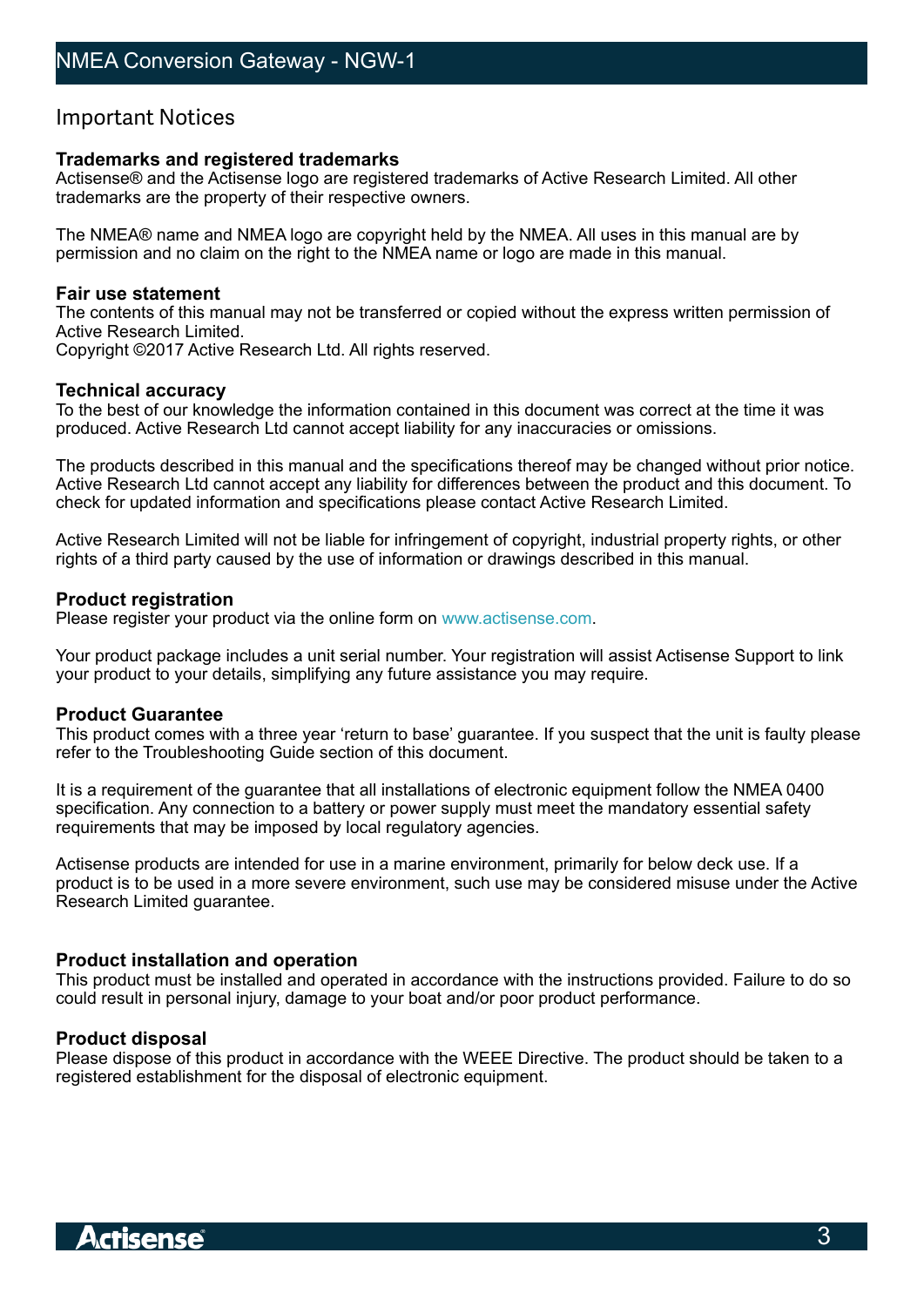### <span id="page-3-0"></span>About

The Actisense NGW-1 NMEA 2000 Gateway is the easiest way to link between a boats old and new data networks. The NGW-1 can convert NMEA 0183 data into NMEA 2000 data and vice-versa.

The NGW-1 is available to purchase in a variety of options: NGW-1-ISO is the standard option. With an opto-isolated input and ISO-Drive output for direct NMEA 0183 device bi-directional connection.

NGW-1-ISO-AIS is the NMEA 0183 AIS option that enables the conversion of NMEA 0183 AIS data to its equivalent in NMEA 2000. This provides an 'out of the box' solution for quick installation with no configuration required.

NGW-1-USB is the NMEA 0183 USB (1.1 and 2.0) interface for bi-directional connection to a PC for use with NMEA 0183 software.

Every option of the NGW-1 is available with the SeaTalkNG to NMEA 2000 adaptor Cable - STNG-A06045. The SeaTalkNG to NMEA 2000® adaptor cable (STNG-A06045) is not available as a standalone product and must be bought as part of a bundle.

Please go to the ['Downloads'](http://www.actisense.com/media/?product=ngw-1&type=downloads) page of the Actisense website to see the up to date list of conversions the various configurations can handle.

The Actisense [NMEA Reader](http://www.actisense.com/product/nmea-reader-and-ebl-reader/) software utility allows the NGW-1 user to view and understand (in detail) the translated NMEA 0183 sentences output by an NGW-1 directly.

# Firmware Updates

The NGW-1 units have built-in firmware which is held in 'flash' memory, allowing quick and easy upgrades using the latest NGW-1 ActiPatch.

Actisense recommends that the NGW-1 firmware is kept up to date. The firmware version currently installed on the NGW-1 can be checked on any NMEA 2000 MFD capable of displaying all devices that are active on the NMEA 2000 network. Simply check this number against the latest version number on in the [downloads](http://www.actisense.com/media/?product=ngw-1&type=downloads) section of the Actisense website.

## Powering the NGW-1

### **ISO Variants:**

All ISO variants of the NGW-1 receive their power supply when connected to a correctly powered NMEA 2000 backbone. The backbone must also be correctly terminated to allow connected devices to communicate. Refer to the "Connecting to an NMEA 2000 Network" section for more information.

### **USB Variants:**

All USB variants will be powered by the PC/laptop USB connection once the USB drivers have been successfully installed. Depending on the settings of the PC/laptop that the NGW-1 is connected to, the latest Actisense USB drivers will install automatically from Windows update. If this does not happen, the same USB driver files are available on the CD that is included in the box with the NGW-1 or from the NGW-1 d[ownloads](http://www.actisense.com/media/?product=ngw-1&type=downloads) web page.

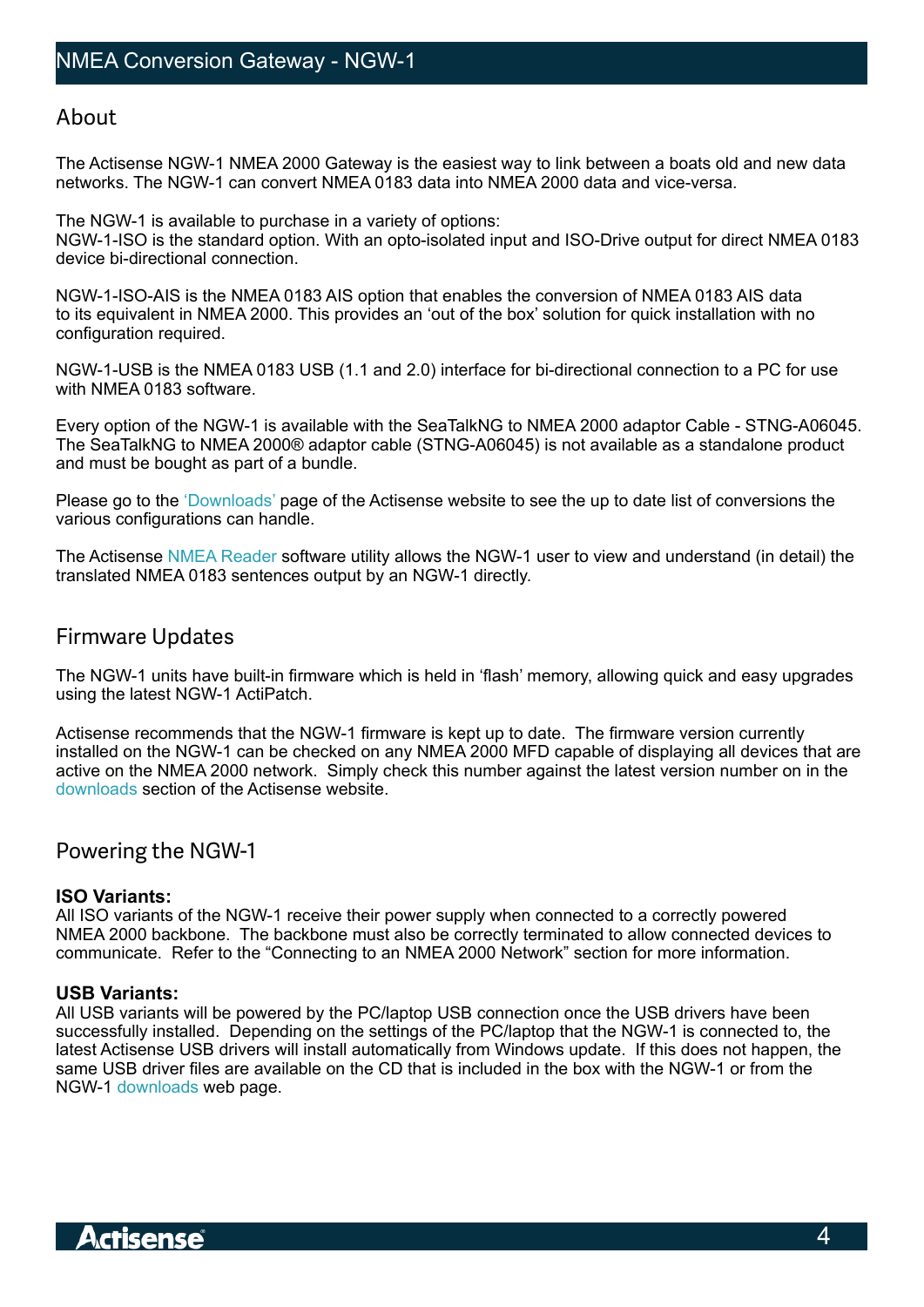# <span id="page-4-0"></span>Connecting to an NMEA 2000 Network

The illustration below provides an example of the minimum requirements for an NMEA 2000 network. If an NMEA 2000 network is not currently installed, Actisense has a variety of [Starter Kits](http://www.actisense.com/range/nmea-2000-network/) available.

The horizontal cable illustrating the backbone is not always needed in reality as a backbone can be formed by simply connecting T-pieces directly to each other. The cable connecting a device to a T-piece must not exceed 6 metres as defined in the NMEA 2000 specification:



### **NMEA 2000 Pin Out**

The diagram below illustrates the standard wiring colours used by all NMEA 2000 devices (like the NGW-1):



# Connecting to a SeaTalkNG Network

Raymarine's SeaTalkNG network uses exactly the same data as a standard NMEA 2000 network. The only difference is the physical network connections. To connect any standard NMEA 2000 device (like the NGW-1) to an STNG network, simply use an NMEA 2000 to STNG adapter cable (product code: [STNG-A06045](http://www.actisense.com/product/stng-a06045/)) between the device and the STNG network.

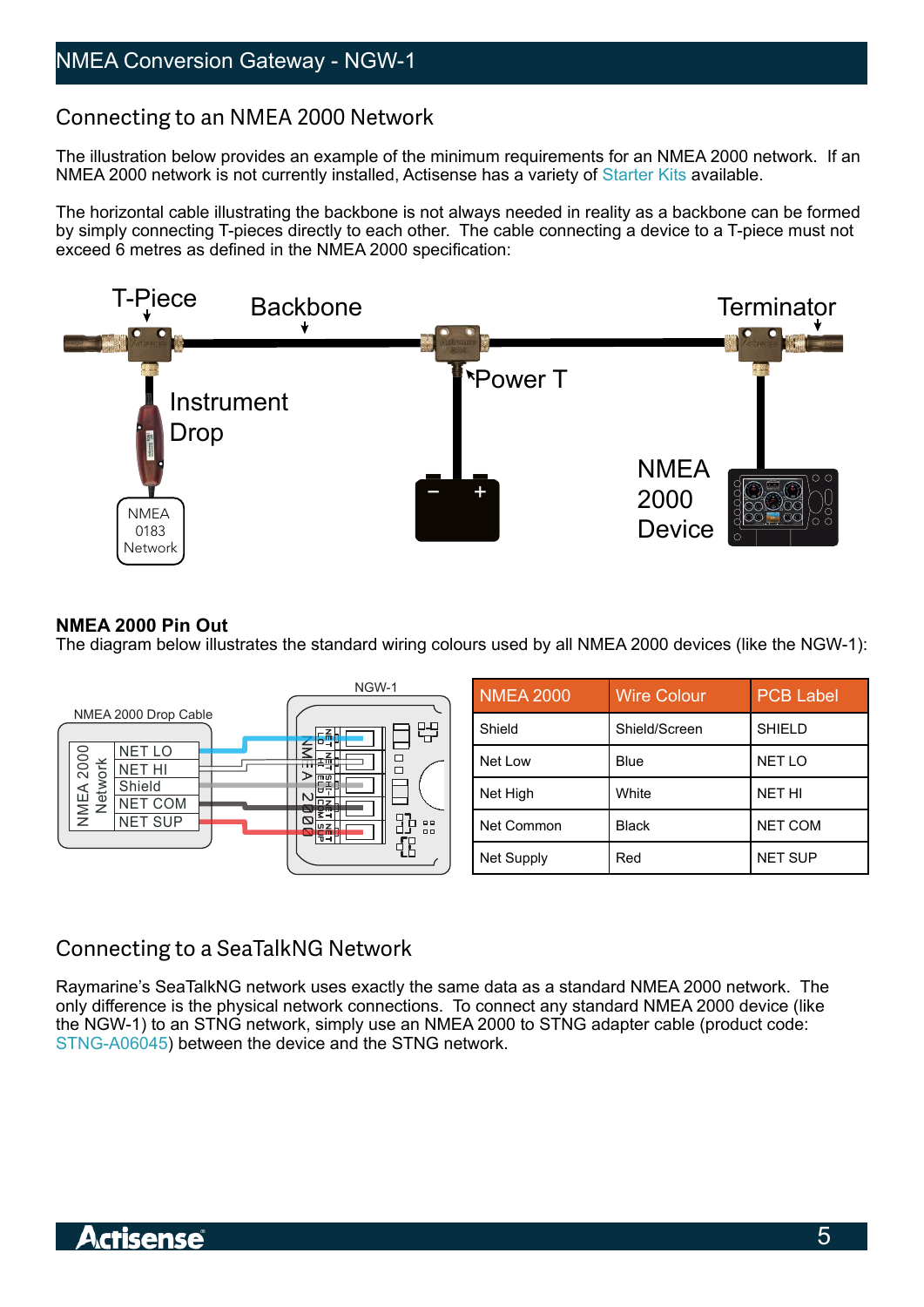# <span id="page-5-0"></span>Connecting to NMEA 0183 Devices

The diagram and table below illustrate how to connect the individual wires from any ISO variant NGW-1 to the Talker/Listener terminals of an NMEA 0183 device.



| <b>Label</b>   | <b>Wire Colour</b> | <b>NMEA 0183 device</b>              |  |  |
|----------------|--------------------|--------------------------------------|--|--|
| $INB/-$        | Black              | Talker OUT B / - / GND               |  |  |
| $INA/+$        | Red                | Talker OUT A / + / Data              |  |  |
| OUT B/-        | Blue               | Listener OUT B $/ - /$<br><b>GND</b> |  |  |
| $OUTA/+$       | White              | Listener OUT $A$ / + /<br>Data       |  |  |
| <b>ISO GND</b> | Shield / Screen    | Not Connected                        |  |  |

# Connecting to a PC/laptop

The diagram and table below illustrate how to connect the individual wires from any ISO variant NGW-1 to an RS232 serial cable (such as the [Actisense DB9F\)](https://www.actisense.com/product/db9-f/). If the PC/laptop does not have a serial port, a USBto-Serial converter will also be needed (such as the [Actisense USBKIT](https://www.actisense.com/product/usbkit-reg/)).

| Label          | <b>Wire Colour</b> | Computer / RS232 | NGW-1<br><b>COMPUTER</b>                                                                                                         |
|----------------|--------------------|------------------|----------------------------------------------------------------------------------------------------------------------------------|
| IN B $/ -$     | <b>Black</b>       | GND (Pin 5)      | Arrows indicate<br>品<br>direction of data flow                                                                                   |
| $INA/+$        | Red                | $TX$ (Pin 3)     | $\left[\begin{smallmatrix}\nX\\ Y\\ \end{smallmatrix}\right]$<br>$\Box$ $\Box$<br><b>LI —</b><br>$\square$ $\square$<br>ন∞<br>ыr |
| OUT B $/ -$    | <b>Blue</b>        | GND (Pin 5)      | <b>PC 9 PIN</b><br>$\left \begin{array}{c} RX \\ P\text{in } 2\end{array}\right $ PC 9 PIN<br>나는 미<br>Ħក<br>$\square$            |
| $OUTA/+$       | White              | $RX$ (Pin 2)     | $\Box$<br>$\frac{1}{2}$<br>#幅引之<br>읎<br>Do not                                                                                   |
| <b>ISO GND</b> | Shield / Screen    | Not Connected    | connect                                                                                                                          |

Alternatively, for total piece-of-mind the flexible [Actisense USG-2](https://www.actisense.com/product/usg-2/) can connect an NGW-1-ISO to a computer using USB. It can also be used as an NMEA 0183 diagnostic tool with [NMEA Reader.](https://www.actisense.com/product/nmea-reader-and-ebl-reader/)

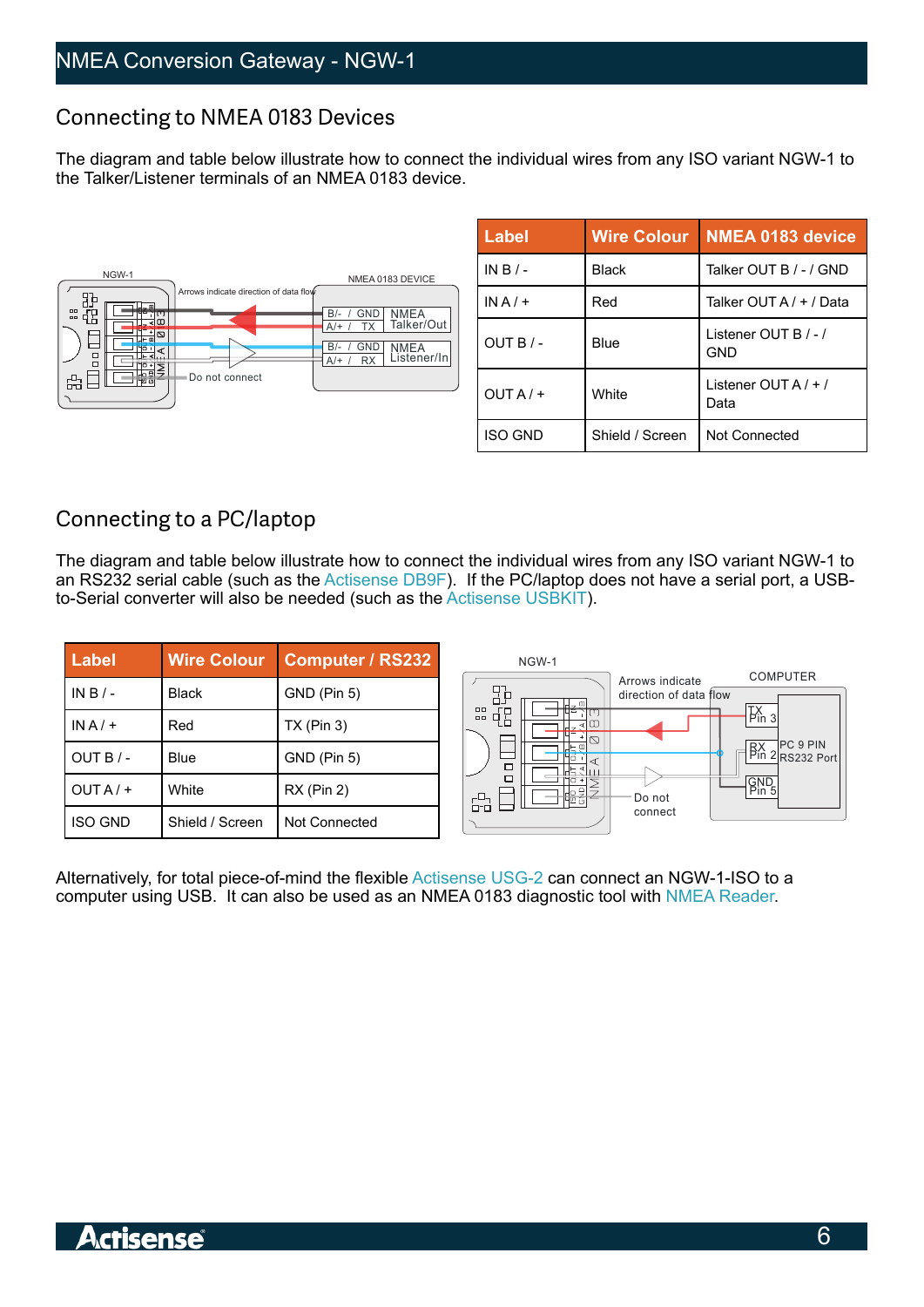# <span id="page-6-0"></span>LED Behaviour and Troubleshooting

There are 2 LEDs inside the NGW-1, one on the NMEA 0183 side, one on the NMEA 2000 side. On start up, these LEDs will flash alternately and very quickly for 2 seconds.

The primary function of the NGW-1 NMEA 0183 LED is to indicate reception of a valid NMEA 0183 sentence. The NMEA 2000 LEDs main function is to indicate reception of a PGN on the NGW-1 conversion list. It is normal for the NMEA 0183 LED to flash faster than the NMEA 2000 LED due to the smaller bandwidth available to NMEA 0183.

If the NGW-1 is not receiving any data on either side, both LEDs will flash together every 10 seconds. This could be a result of incorrect wiring, mismatched baud rates or a lack of data available to the NGW-1.

Consult the [video in the Actisense Support Centre](https://desk.zoho.eu/portal/actisense/kb/articles/normal-led-behaviour) for regular LED behaviour and the table below for irregular LED behaviour:

| <b>Behaviour</b>                                                                                    | <b>Solution</b>                                                                                                                                                                                                                                                                                                    |
|-----------------------------------------------------------------------------------------------------|--------------------------------------------------------------------------------------------------------------------------------------------------------------------------------------------------------------------------------------------------------------------------------------------------------------------|
| USB only: The LEDs do not light                                                                     | The USB driver has not been installed correctly.                                                                                                                                                                                                                                                                   |
| The NMEA 2000 LED does not flash<br>when the NMEA 2000 network is<br>active                         | Check that the NGW-1 is connected to the NMEA 2000 network and that the NMEA<br>2000 network is operational.<br>Confirm that the PGN messages are available on the network (using an Actisense<br>NGT-1 or similar device) and that the required PGNs are supported on the latest NGW-1<br><b>Conversion List.</b> |
| The NMEA 0183 LED does not flash<br>when connected to an NMEA 0183<br>Talker                        | Check that the NGW-1 is connected correctly to the NMEA 0183 device and that the<br>same Baud rate has been set on both devices.                                                                                                                                                                                   |
| Both LEDs flash together, once<br>every 10 seconds                                                  | Indicates that the NGW-1 is powered but no data is received from either connection. If<br>valid data should be present and converted by the NGW-1 on one or both inputs, refer<br>to the two rows above.                                                                                                           |
| The LEDs flash alternately very fast<br>(4 times per second). This sequence<br>repeats continuously | Indicates that the NGW-1 has lost its Firmware, please connect the unit to the latest<br>NGW-1 Actipatch and re-install the Firmware.                                                                                                                                                                              |

# Technical Support and the Returns Procedure

All installation instructions and any warnings contained in this manual must be followed before contacting Actisense technical support. If the troubleshooting guide did not help resolve the problem and an error persists, please contact Actisense technical support to help trace the issue before considering the return of the product. If Actisense support concludes that the NGW-1 unit should be returned to Actisense a Returns Number will be issued by the support engineer.

The Returns Number must be clearly visible on both the external packaging and any documentation returned with the product. Any returns sent without a Returns Number will incur a delay in being processed and a possible charge.

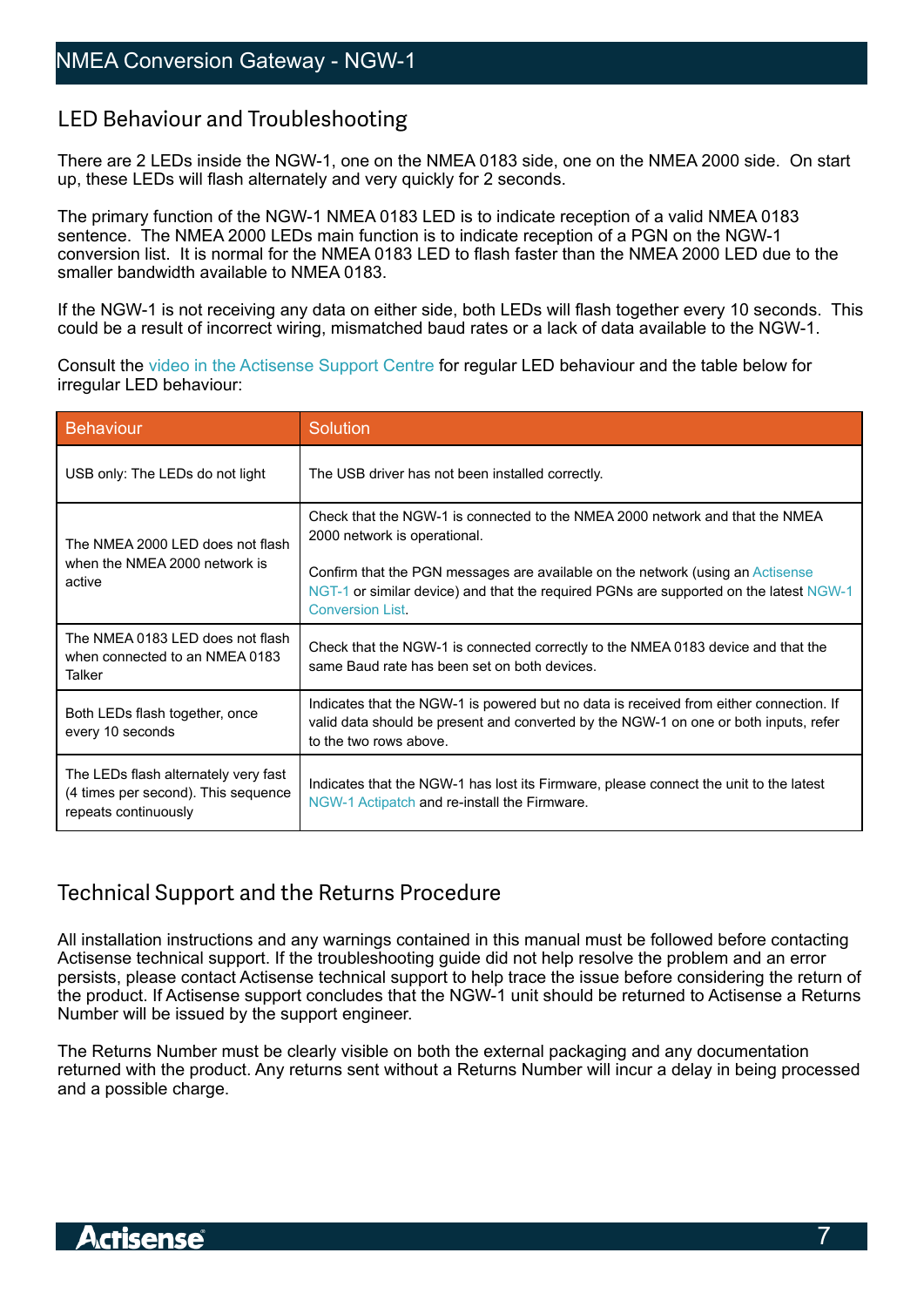# <span id="page-7-0"></span>Changing Firmware

### **NGW-1 firmware v2.500 and newer**

Switching between AIS and Standard configurations does not require the firmware to be updated, as [Actisense Toolkit](https://www.actisense.com/downloads/?product=ngw-1) can help create the exact configuration by enabling or disabling conversions as required. Please refer to Page 9 for details of how to configure an NGW-1 using Actisense Toolkit.

If a new NGW-1 firmware has been released, download the ActiPatch that matches the hardware variant (ISO, USB, STNG) of your NGW-1 from the [NGW-1 Download page](https://www.actisense.com/downloads/?product=ngw-1). For example, if you have an **NGW-1-ISO**, both the "**NGW-1-ISO** (STD) vX.XXX ActiPatch Setup" (defaults to 'Standard conversions') and the "**NGW-1-ISO**-AIS vX.XXX ActiPatch Setup" (defaults to 'AIS/Full conversions') can be used to update.

Once the update is complete, if the NGW-1 had previously been configured using Actisense Toolkit it will continue to use that configuration, if not, Actisense Toolkit can be used to create a configuration that exactly matches the conversion requirements.

#### **NGW-1 firmware v2.420 and older**

Both the 'Standard conversions' firmware and 'AIS conversions' firmware can be installed into any hardware variant (ISO, USB, STNG) using the corresponding ActiPatch. The firmware has all possible conversions enabled by default, ready to go and NMEA Reader can be used to disable any of those conversions that are not required. For full instructions on how to use NMEA Reader, please refer to the [NMEA Reader & EBL](http://www.actisense.com/media/?product=nmea-reader-and-ebl-reader&type=downloads)  [Reader User Manual](http://www.actisense.com/media/?product=nmea-reader-and-ebl-reader&type=downloads).

If a new NGW-1 firmware has been released or there is a requirement to change between the 'Standard conversions' and 'AIS conversions' firmware, download the required ActiPatch that matches the NGW-1 hardware variant (ISO, USB, STNG) from the [NGW-1 Download page](https://www.actisense.com/downloads/?product=ngw-1).

For example, if you have an **NGW-1-ISO** running the 'Standard conversions' firmware and wish to change to the 'AIS conversions' firmware, download the "**NGW-1-ISO**-AIS vX.XXX ActiPatch Setup" and use it to update the firmware. To return to the 'Standard conversions' firmware, download and use the "**NGW-1-ISO** (STD) vX.XXX ActiPatch Setup".

### **Connecting an NGW-1-ISO or NGW-1-STNG to a PC**

In order to update firmware or configure the conversions, these are the connection options:

- 1. The [Actisense USBKIT](https://www.actisense.com/product/usbkit-reg/) is a quick and low-cost way to connect the NGW-1 to a PC. It can be connected to the NGW-1's ISO / NMEA cable, or directly to the NGW-1 terminal block inside the case (as long as standard antistatic precautions are observed).
- 2. If a standard "USB to Serial" adapter cable is already available, this can be plugged in to a 'D-type' 9-pin connector (such as the [Actisense DB9-F\)](https://www.actisense.com/product/db9-f/) which is wired to the NGW-1's ISO / NMEA 0183 cable or directly to the NGW-1 terminal block inside the case instead if that is more convenient (as long as antistatic precautions are observed). **Please refer to section "Connecting to a PC/laptop" on page 6 for more details.**

3. The most flexible option is the [Actisense USG-2](https://www.actisense.com/product/usg-2/) that includes a 4-pin terminal block that the NGW-1's ISO / NMEA 0183 cable can connect directly to.

The USG-2 offers 1500 volts of isolation on both its input and output, which allows it to be used on any NMEA 0183 device whilst keeping the PC safe from ground loops and ground potential differences. This makes it a true NMEA 0183 diagnostic tool for installers when used with the freely available [Actisense NMEA Reader](https://www.actisense.com/product/nmea-reader-and-ebl-reader/) software.

Please note that **NGW-1-ISO** variants are powered using the NMEA 2000/SeaTalkNG cable, therefore backbone power must be available on the "CAN C" and "CAN S" pins on the NMEA 2000/SeaTalkNG connector before the NGW-1 can operate. **NGW-1-USB** variants are powered once the latest USB drivers have been successfully downloaded and installed on the connected PC.

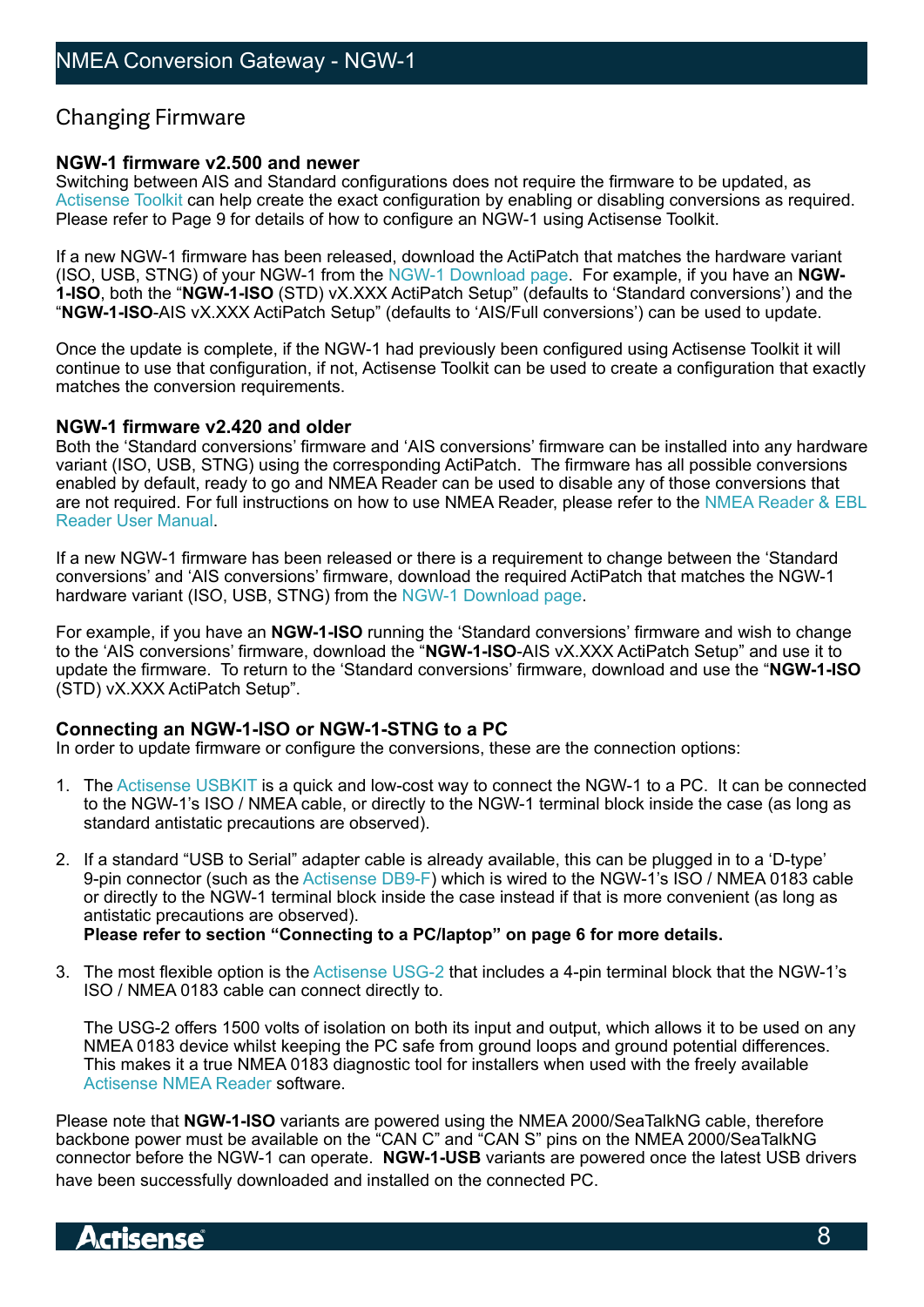# <span id="page-8-0"></span>NMEA Conversion Gateway - NGW-1

#### **Using ActiPatch to update firmware**

With the NGW-1 connected to your PC, select the corresponding COM port for your NGW-1 in the "Comms" drop down menu in ActiPatch. Please note that you do not need to select a baud rate as ActiPatch will automatically try many different baud rates. Once bi-directional communication between ActiPatch and the NGW-1 has been achieved, the 'Program' button will go green.

Click on the 'Program' button to start the update process – the progress bar will indicate the firmware update progress, starting with a red bar and then a green bar. When the installation has completed successfully, the 'Patch ID' box and 'Device ID' box will contain identical numbers.

# Configuring Using Actisense Toolkit

NGW-1-USB variants can be connected directly to a PC using its USB cable and NGW-1-ISO variants can be connected using one of the options detailed in "Connecting an NGW-1-ISO or NGW-1-STNG to a PC" on page 8. Alternatively, if an Actisense NGT-1-USB or NGT-1-ISO is available, the NGW-1 can be connected to remotely via the NGT-1, greatly increasing the simplicity of the configuration operation.

Run the Actisense Toolkit program, either select the COM Port of the NGW-1 device and its matching baud rate (typically 4800 or 38400 baud) or select the COM port of the NGT-1 device and its matching baud rate (typically 115200 or 230400 baud). Select the NGW-1 device in the "Serial / CAN Device List" and choose the "Load from Device" option under "Device Configuration" section or on the right-click context sensitive menu to load the current NGW-1 configuration and open a new configuration document in Toolkit.

| uration             |                                                                            |                                   |                                                                   |                                                |                                                                  |                                                               |                            |
|---------------------|----------------------------------------------------------------------------|-----------------------------------|-------------------------------------------------------------------|------------------------------------------------|------------------------------------------------------------------|---------------------------------------------------------------|----------------------------|
| Э<br>fresh<br>twork | COM port Actisense NGT (COM1)<br>Baud rate 115200<br>IP Network Ethernet 2 | $\overline{\phantom{a}}$<br>Comms | $\overline{\phantom{a}}$<br><b>Status</b><br>$\ddot{\phantom{1}}$ | Enable Set save<br>Logging location<br>Logging | Upgrade Downgrade<br>Firmware Firmware<br><b>Device Firmware</b> | Load from Send to<br>Device<br>Device<br>Device Configuration | ત્ત<br><b>New</b><br>Confi |
|                     |                                                                            |                                   |                                                                   |                                                |                                                                  |                                                               |                            |
|                     |                                                                            |                                   |                                                                   |                                                | $\rightarrow$ 4 $\times$                                         |                                                               |                            |
|                     | <b>Device Function</b>                                                     | Serial                            | Device Instance                                                   | Software ID                                    | Hardware ID                                                      |                                                               |                            |
|                     | PC Gateway                                                                 | 177174                            | 0(0x00)                                                           | "1.100, 2.690"                                 | "NGT-1-USB [5]"                                                  |                                                               |                            |
|                     | NMEA 0183 Gateway                                                          | 177047                            | 0(0x00)                                                           | "1.100, 2.660"                                 | "NGW-1-ISO hv1.05"                                               |                                                               |                            |
|                     | <b>Engine Gateway</b>                                                      | 181260                            | 0(0x00)                                                           | "1.060, 1.015"                                 | "EMU-1 [0]"                                                      |                                                               |                            |
|                     | NMEA 0183 Gateway                                                          | 177493                            | 0(0x00)                                                           | "1.100, 2.660"                                 | "NGW-1-USB hv1.0 <sup>2"</sup>                                   |                                                               |                            |
|                     |                                                                            |                                   |                                                                   |                                                |                                                                  | Upgrade Firmware                                              |                            |
|                     |                                                                            |                                   |                                                                   |                                                |                                                                  | <b>Load from Device</b>                                       |                            |
|                     |                                                                            |                                   |                                                                   |                                                |                                                                  | Send to Device                                                |                            |
|                     |                                                                            |                                   |                                                                   |                                                |                                                                  | Connect to Data server                                        |                            |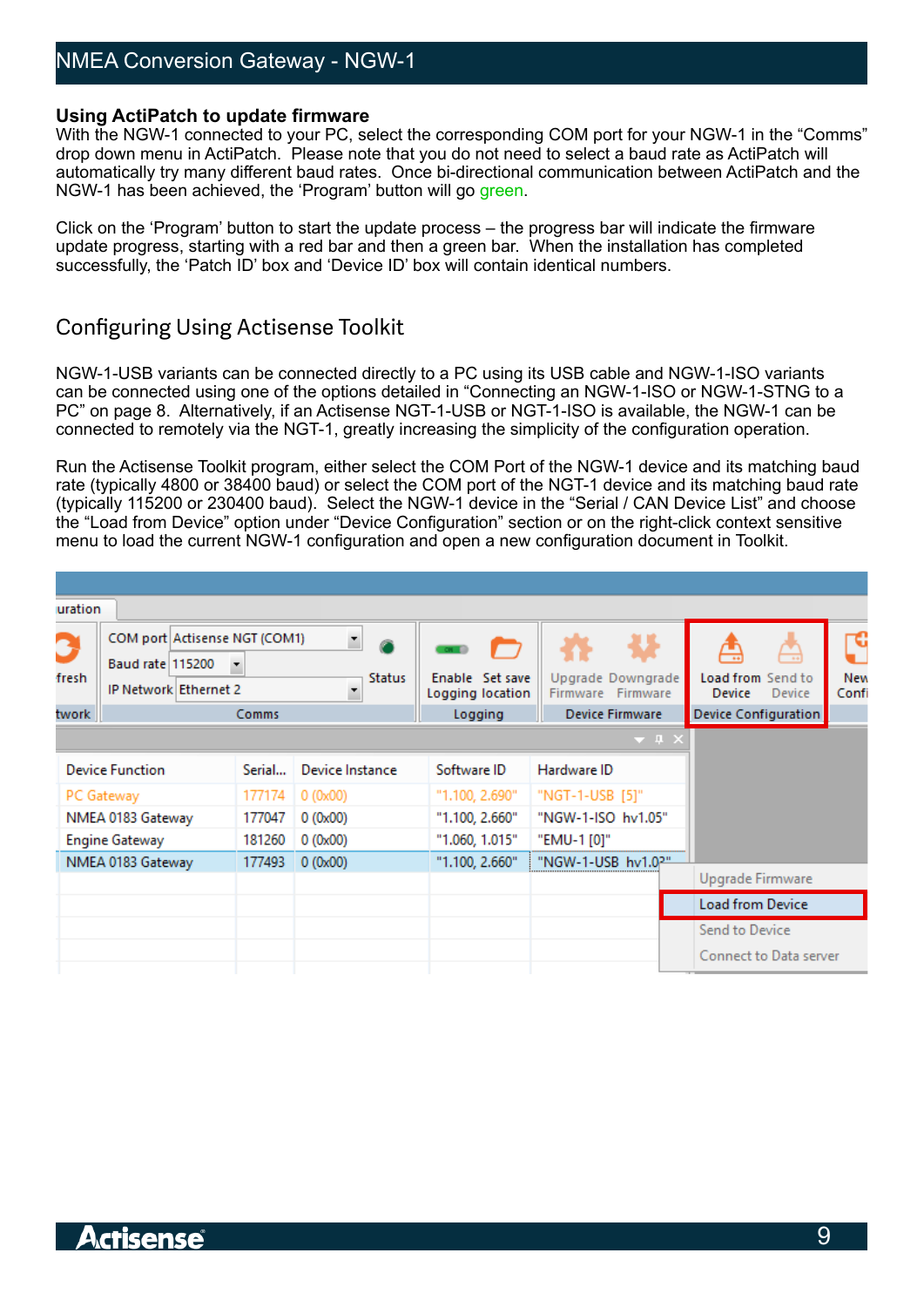# NMEA Conversion Gateway - NGW-1

The NGW-1 configuration document shows every aspect of the configuration such as the NMEA 0183 baud rate, whether the ARL P-Codes are enable/disable and two tabs that detail every possible NMEA 0183 Sentence and NMEA 2000 PGN that can be configured for receive (Rx) and transmit (Tx), plus their "Tx Period" in milliseconds.

|                                                                   | Choose a new base configuration                   |                     |                 |               |
|-------------------------------------------------------------------|---------------------------------------------------|---------------------|-----------------|---------------|
| Estimated NMEA 0183 Transmit Load<br>37%                          |                                                   |                     |                 |               |
| Serial Baud Rate                                                  | <b>ARL P-Codes</b><br>38400                       | Permanently enabled |                 |               |
| ਵ ⊧⊦<br>NMEA 0183 Rx and Tx Sentences<br>NMEA 2000 Rx and Tx PGNs |                                                   |                     |                 |               |
| Formatter                                                         | Name                                              | Rx                  | Тx              | Tx Period(ms) |
| AAM                                                               | Waypoint Arrival Alarm                            | ✓                   | ☑               | 1000          |
| ABM                                                               | AIS Addressed binary and safety related message   | ✓                   | ☑               | Non-Periodic  |
| <b>APB</b>                                                        | Heading/Track Controller (Autopilot) Sentence 'B' | $\checkmark$        | ☑               | 1000          |
| BBM                                                               | AIS Broadcast Binary Message                      | $\checkmark$        | $\triangledown$ | Non-Periodic  |
| <b>BWC</b>                                                        | Bearing & Distance to Waypoint (Great Circle)     | $\checkmark$        | $\triangledown$ | 1000          |
| <b>BWR</b>                                                        | Bearing & Distance to Waypoint (Rhumb Line)       | ✓                   | $\triangledown$ | 1000          |
| DBT                                                               | Depth Below Transducer                            | ✓                   | $\checkmark$    | 1000          |
| <b>DPT</b>                                                        | Depth                                             | $\checkmark$        | $\triangledown$ | 1000          |
| <b>DSC</b>                                                        | Digital Selective Calling Information             | $\checkmark$        | $\triangledown$ | Non-Periodic  |
| <b>DSE</b>                                                        | <b>Expanded Digital Selective Calling</b>         | $\checkmark$        | $\triangledown$ | Non-Periodic  |
| <b>DTM</b>                                                        | Datum Reference                                   |                     | ☑               | 1000          |
| GGA                                                               | Global Positioning System Fix Data                | ✓                   | $\triangledown$ | 1000          |
| GLL                                                               | Geographic Position Latitude/Longitude            | ✓                   | $\triangledown$ | 1000          |
| <b>GNS</b>                                                        | <b>GNSS Fix Data</b>                              | ✓                   | $\triangledown$ | 1000          |
| <b>GRS</b>                                                        | <b>GNSS Range Residuals</b>                       | ✓                   | $\triangledown$ | 1000          |
| <b>GSA</b>                                                        | <b>GNSS DOP and Active Satellites</b>             | ✓                   | ☑               | 4000          |
| GST                                                               | <b>GNSS Pseudorange Error Statistics</b>          | ☑                   | ☑               | Non-Periodic  |
| GSV                                                               | <b>GNSS Satellites in View</b>                    | $\checkmark$        | ☑               | 4000          |
| <b>HDG</b>                                                        | Heading, Deviation & Variation                    | $\checkmark$        | $\triangledown$ | 1000          |
| <b>HDM</b>                                                        | Heading, Magnetic                                 | ▽                   | $\triangledown$ | 1000          |
| <b>HDT</b>                                                        | Heading, True                                     | $\checkmark$        | $\triangledown$ | 1000          |
| <b>HSC</b>                                                        | <b>Heading Steering Command</b>                   | $\checkmark$        | $\Box$          | 1000          |
| <b>MDA</b>                                                        | Meteorological Composite                          | ✓                   | $\triangledown$ | 1000          |
| <b>MTW</b>                                                        | Water Temperature                                 | $\checkmark$        | $\checkmark$    | 1000          |

Once the various configuration options have been configured as required, the "Estimated NMEA 0183 Transmit Load" bar will indicate whether the configuration will work as expected (when the load is 100% or below) or whether the transmit rates in reality may be lower than requested (when the load is above 100%) due to output overload.

To send the configuration to an NGW-1, select the "Send to Device" option in "Device Configuration" or right-click menu option and choose the NGW-1 device to send it to.

Full details of this configuration process can be found in the "NGW-1 Help" document available from the Actisense Toolkit "User Manual" Help menu.

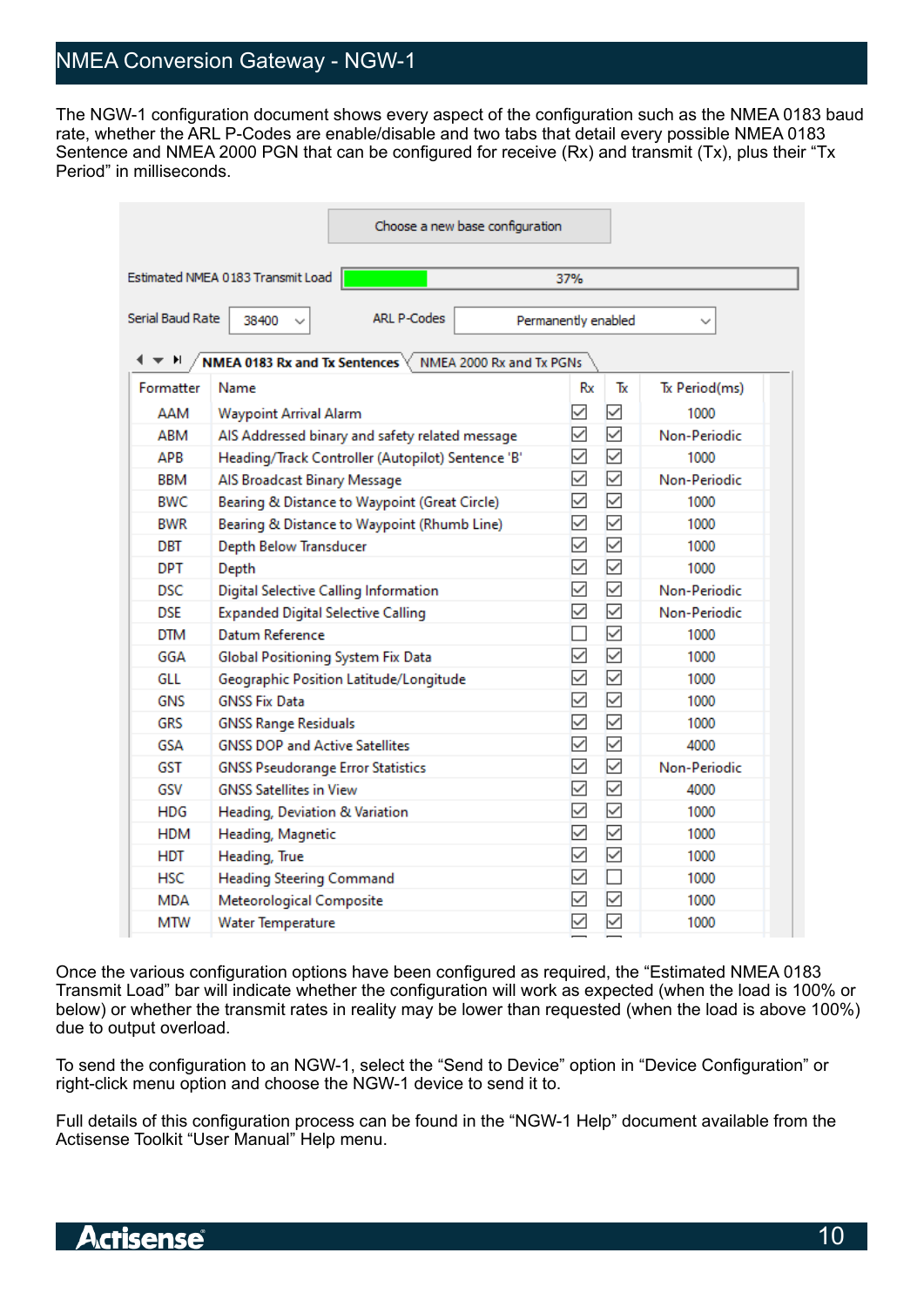# <span id="page-10-0"></span>Tech Tips from the Actisense Support Team

### **Using the NGW-1 with waypoints**

If you want to use the NGW-1 with NMEA 0183 waypoint names, they have to be purely numeric – e.g. a valid waypoint name is "73", an invalid name is "waypoint 73" in order for the NGW-1 to correctly convert it to NMEA 2000. This is because NMEA 2000 waypoint names can only be numeric (at their lowest level). Converting NMEA 2000 waypoint names to NMEA 0183 is simple as they will automatically use the numeric value defined in NMEA 2000.

### **Multiple sources of NMEA 0183 data**

Unfortunately it is not possible in any NMEA 0183 networking situation to connect the output of more than one Talker device to the input of one or more Listeners. To convert data from more than one NMEA 0183 Talker to NMEA 2000 you have two choices:

- 1. Use a dedicated NGW-1 for each NMEA 0183 Talker device. This solution allows bi-directional sharing of NMEA 0183 data between the NMEA 0183 device and the NMEA 2000 network.
- 2. Use an NMEA 0183 multiplexer, such as the [Actisense NDC-5](http://www.actisense.com/product/ndc-5/) to combine the output of the two Talkers. Then use an NGW-1 to convert the output from the NDC-5 to NMEA 2000. Only if the multiplexer has already been purchased is this a good solution as it is very difficult to share data bi-directionally.

We recommend using a dedicated NGW-1 for each device because multiplexing can become complicated when considering bi-directional data and multiple data sources. In addition, the cost of an NDC-5 and an NGW-1 is approximately the same as the cost of **four** NGW-1's.

### **NGW-1 Prioritisation of NMEA 2000 Talkers**

When there is more than one device of the same type (like a GPS) on the NMEA 2000 network, the NGW-1 will use the data from the highest priority (lowest source address) device on the bus. If the device required to be the primary data source for the NGW-1 claims a lower source address than other devices of the same type, the NGW-1 will convert the data from the preferred device. If however, a secondary device claims a lower source address than the primary data source, there is no direct way to change this.

One possible resolution however is to try changing the "Device Instance" of the secondary device to instance 1, leaving the primary data source as instance 0.

Not all NMEA 2000 device manufacturers support the standard method for changing the Device Instance, however for those that do, [NMEA Reader software](http://www.actisense.com/media/?product=nmea-reader-and-ebl-reader&type=downloads) and an Actisense NGT-1 (we recommend the USB variant for simple PC connections) can be used to quickly change the Device Instance.

The NGT-1 is compatible with a wide range of software. To view a list of software that can be used with the NGT-1, please visit our NGT-1 compatibility page. If using the ISO variant of the NGT-1, please contact the software developer to ensure that they support this option.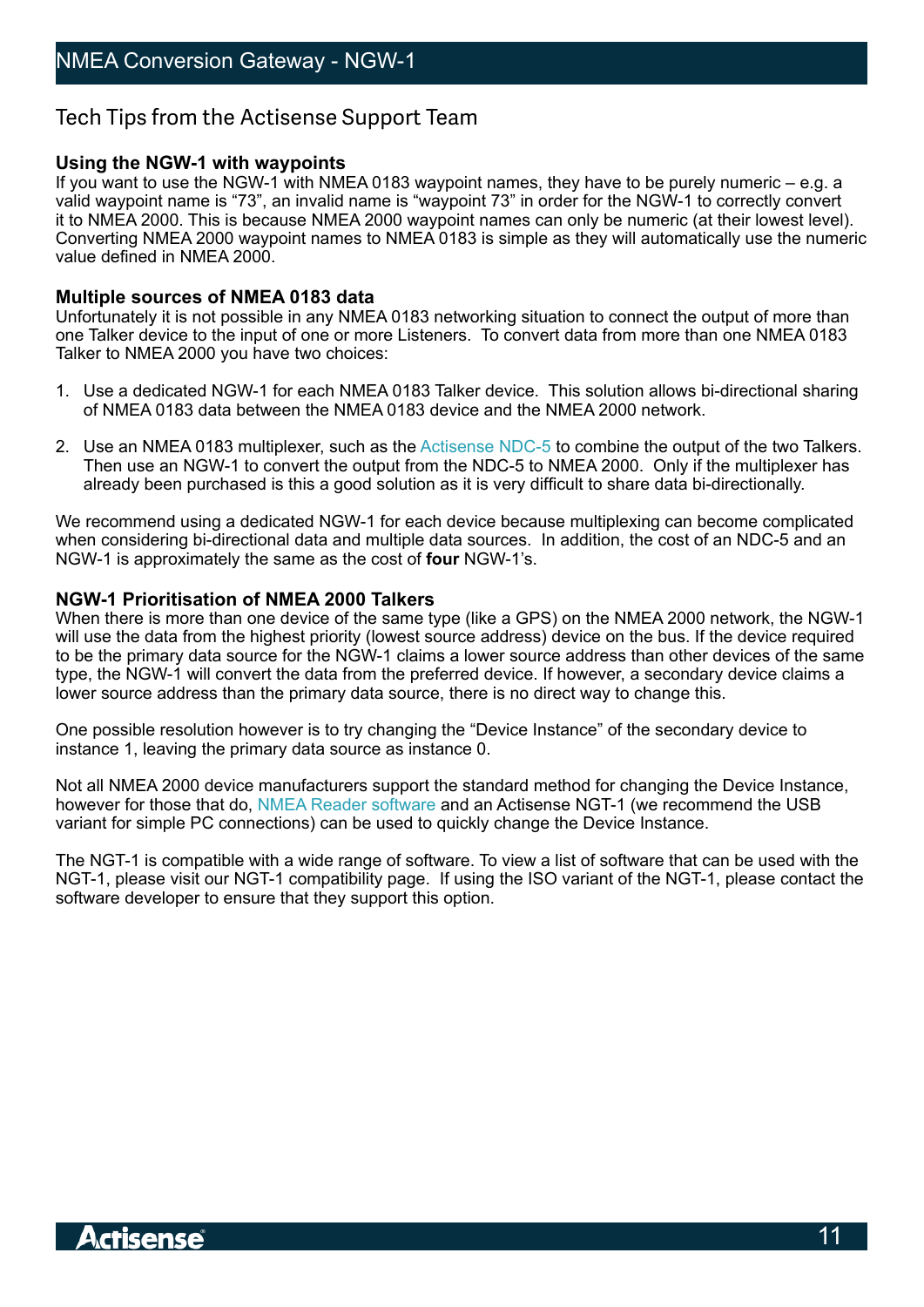### <span id="page-11-0"></span>**Difference between NGW-1 and NGT-1**

**1. NGT-1:** NMEA 2000 PC Interface – allows NMEA 2000 / SeaTalkNG messages to be read by an application and also allows that application to send NMEA 2000 messages back to the network. The NGT-1 does not understand NMEA 0183.

The most common variant is the **NGT-1-USB** as that is the easiest method of getting NMEA 2000 data to a PC. The **NGT-1-ISO** is available for customers who do not want USB and the drivers it requires.

An NGT-1 working with [NMEA Reader](http://www.actisense.com/media/?product=nmea-reader-and-ebl-reader&type=downloads) is a very powerful NMEA 2000 network diagnostic tool.

**2. NGW-1:** NMEA 2000 to NMEA 0183 Gateway – converts between the old and the new NMEA protocols bi-directionally. It cannot be used to transfer NMEA 2000 messages to the PC; the serial port only understands NMEA 0183.

The most common variant is the **NGW-1-ISO** for direct connection to an NMEA 0183 Talker / Listener device. The **NGW-1-USB** is available for customers who want an easy method of getting NMEA 0183 data to a PC and an application running on it.

An NGW-1 makes it possible for new and old NMEA devices to share data, bi-directionally.

It is not possible to change an NGW-1 to an NGT-1 or vice versa. Fundamentally, the product name shown on the case determines the expected device behaviour and if these two conflict with each other, the resultant confusion can lead to the device being incorrectly considered faulty.

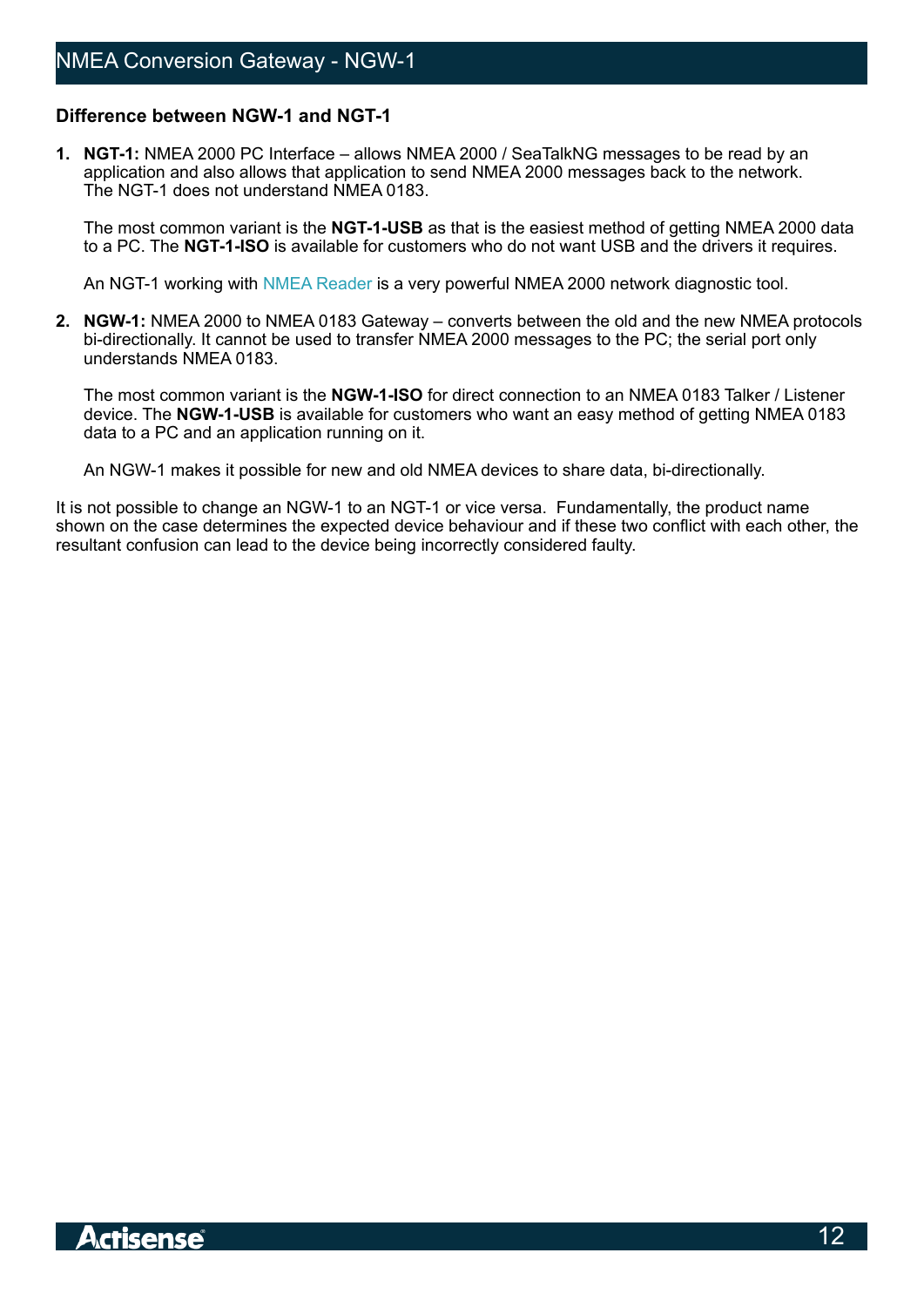<span id="page-12-0"></span>

| Power Supply (ISO, ISO-AIS & STNG Variants)              |                                                                                               |
|----------------------------------------------------------|-----------------------------------------------------------------------------------------------|
| Supply Voltage (NMEA 2000 Port)                          | 9.5 to 35V DC                                                                                 |
| Supply Current (NMEA 2000 Port)                          | 35mA @ 12V DC, Max 50mA                                                                       |
| Load Equivalent Number (LEN)                             | $\mathbf{1}$                                                                                  |
| Power Supply (USB Variants)                              |                                                                                               |
| Supply Voltage (NMEA 2000 Port)                          | 9 to 29V DC                                                                                   |
| Supply Current (USB Host Port)                           | 85mA @ 5V DC                                                                                  |
| Supply Current (NMEA 2000 Port)                          | 15mA @ 12V DC, Max 50mA                                                                       |
| Load Equivalent Number (LEN)                             | $\mathbf{1}$                                                                                  |
| NMEA 2000 Port (All Variants)                            |                                                                                               |
| Compatibility                                            | Fully NMEA 2000 certified                                                                     |
| Galvanic Isolation                                       | Refer to 'ISO port' or 'USB port'                                                             |
| Speed / Baud Rate                                        | 250kbps                                                                                       |
| Connectivity                                             | M12 Male (A polarised) connector moulded on cable                                             |
| Cable Length NMEA 2000                                   | 1.5 <sub>m</sub>                                                                              |
| Cable Length STNG Adapter                                | 0.4m (1.9m with NMEA 2000 cable connected)                                                    |
| ISO Port (NMEA 0183 port - ISO, ISO-AIS & STNG Variants) |                                                                                               |
| Compatibility                                            | Full NMEA 0183, RS232 & RS422 compatible. RS485 Listener compatible                           |
| Galvanic Isolation                                       | 2500V input to ground, 1500V output to ground using ISO-Drive                                 |
| Speed/Baud Rate                                          | 4800 to 115200 Baud                                                                           |
| Output Voltage Drive                                     | $>= 2.1V$ (differential) into 100 $\Omega$                                                    |
| <b>Output Current Drive</b>                              | 20mA max.                                                                                     |
| <b>Output Protection</b>                                 | Short circuit and ESD                                                                         |
| Input Voltage Tolerance                                  | -15V to +15V continuous -35V to +35V short term (< 1 second)                                  |
| Input Protection                                         | Current limited and overdrive protection to 40VDC                                             |
|                                                          |                                                                                               |
| Connectivity                                             | 5mm stripped and tinned wire                                                                  |
| Cable Length                                             | 1.5 <sub>m</sub>                                                                              |
| <b>USB Port (USB Variant)</b>                            |                                                                                               |
| Compatibility                                            | USB 1.1, 2.0 and 3.0                                                                          |
| Galvanic Isolation                                       | 2500V input to ground                                                                         |
| Speed / Baud Rate                                        | 4800 to 230400 Baud                                                                           |
| Connectivity                                             | Male type A plug moulded onto cable                                                           |
| Cable Length                                             | 1.5m                                                                                          |
| Drivers (Latest OS)                                      | MAC OS X, Windows XP, 7, 8 & 10 supplied on CD & the Product Downloads web page               |
| Drivers (Legacy OS)                                      | Contact Actisense for full details of the legacy OS versions supported: support@actisense.com |
| Mechanical                                               |                                                                                               |
| Housing Material Lid                                     | Polycarbonate                                                                                 |
| <b>Housing Material Base</b>                             | Flame retardent ABS                                                                           |
| Weight NGW-1-ISO & ISO-AIS                               | 220g                                                                                          |
| Weight NGW-1-USB                                         | 210g                                                                                          |
| Weight NGW-1-STNG                                        | 260g                                                                                          |
| Approvals and Certifications                             |                                                                                               |
| Fully NMEA 2000 Certified                                |                                                                                               |
| Meets all IEC 61162-1 & 61162-2 requirements             |                                                                                               |
| Meets all IEC 61162-3 requirements                       |                                                                                               |
| <b>EMC</b>                                               | IEC 60945 (sections 9, 10 & 11.2)                                                             |
| <b>Environmental Protection</b>                          | IP42                                                                                          |
| <b>Operating Temperature</b>                             | -20 $^{\circ}$ C to +55 $^{\circ}$ C                                                          |
| Storage Temperature                                      | -30 $^{\circ}$ C to +70 $^{\circ}$ C                                                          |
| Recommended Humidity                                     | 0 - 93% RH                                                                                    |